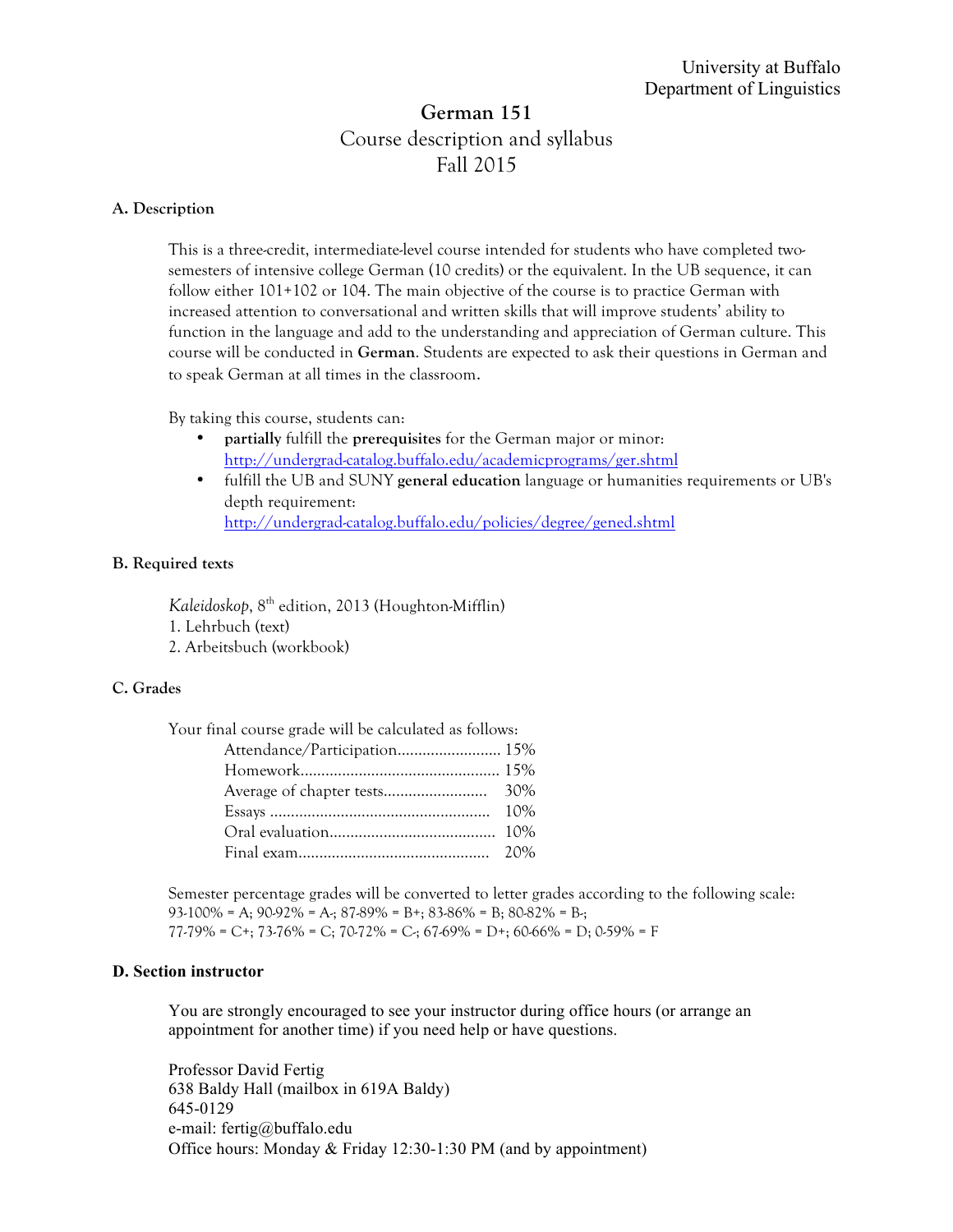#### **E. Course policies**

#### *1. Attendance and participation*

Regular attendance is an essential part of successful performance in a language class, and it is one of the main factors determining the "participation" part of your grade. Poor attendance will NEVER be overlooked, regardless of how well you do on exams and homework.

Students who use electronic devices for texting or any other purpose that is not explicitly approved by the instructor or who read outside materials during class time (including the first or last minutes of class) will be charged a double absence for each incident.

If you must miss a number of classes due to absolutely unavoidable circumstances (such as serious illness), talk to your instructor to see if special arrangements can be made.

If you have a near-perfect attendance record and are always alert, attentive and cooperative in class, then you can expect a very high participation grade. It is unavoidable that this part of your grade is partially dependent on the subjective judgment of your instructor. If you are concerned about this part of your grade, discuss it with your instructor well before the end of the semester. S/he will let you know how you are doing and what (if anything) you could do to improve. Oral evaluations will be conducted during the last weeks of the semester.

#### *2. Homework*

There will be very frequent homework assignments throughout the semester. All assignments must be turned in on time. Failure to hand in homework regularly and promptly will have the same kind of catastrophic effect on your grade as poor attendance.

#### *3. Missed tests and quizzes*

There will be no make-up tests or quizzes. This includes the final exam. If you are too ill to come to a test or quiz, contact your instructor immediately to discuss your options. Do NOT make travel plans that might conflict with the final exam or with any other test.

#### *4. Incompletes*

are rarely appropriate and rarely granted in German language classes. Special arrangements can sometimes be made in extraordinary circumstances (such as medical emergencies). Before approaching your instructor to discuss the possibility of an incomplete, please familiarlize yourself with UB's official policy at:

http://undergrad-catalog.buffalo.edu/policies/grading/explanation.shtml#incomplete

### *5. Academic Integrity*

All students should be sure that they understand the University's Academic Integrity policy before completing any assignments or taking any tests. If you have any questions or concerns about the policy, please discuss them with your instructor. You will find the policy at: http://undergrad-catalog.buffalo.edu/policies/course/integrity.shtml

#### *6. Accessibility Resources*

If you require classroom or testing accommodations due to a disability, please contact Accessibility Resources, located at 25 Capen Hall. AR can be reached by phone at (716) 645-2608 or by email at stu-accessibility@buffalo.edu. Please inform your instructor as soon as possible about your needs so that we can coordinate your accommodations.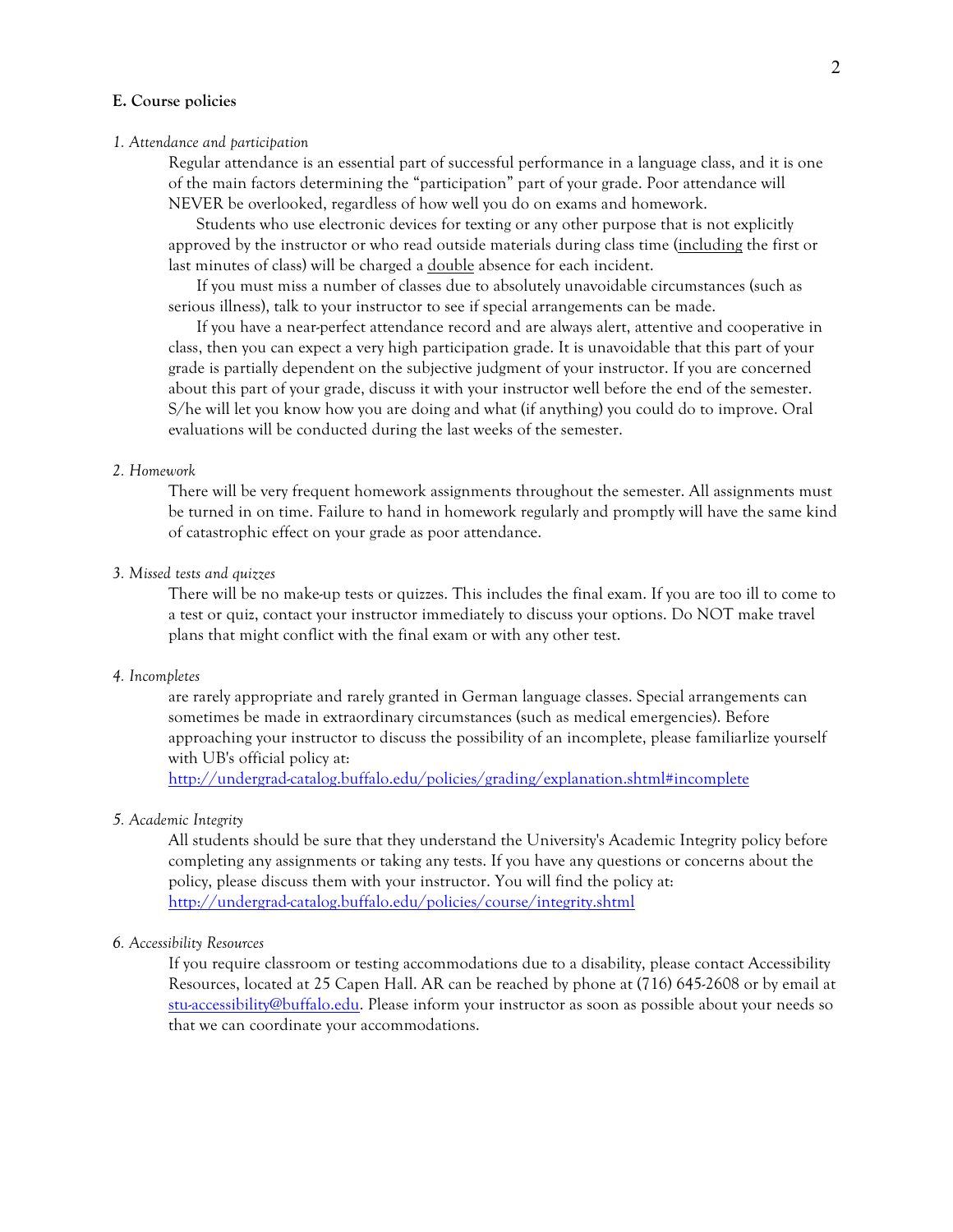| By the end of this course, students should be          | Method of assessment                                  |  |
|--------------------------------------------------------|-------------------------------------------------------|--|
| able to                                                |                                                       |  |
| (reading 1) glean key information from authentic       | authentic-text sections on each written test and in   |  |
| texts including brochures and biographical             | each workbook chapter                                 |  |
| sketches                                               |                                                       |  |
| (reading 2) correctly answer informational             | reading comprehension sections on each written        |  |
| questions about level-appropriate authentic            | test and in each workbook chapter                     |  |
| articles, stories, and poems with minimal glossary     |                                                       |  |
| support                                                |                                                       |  |
| (listening 1) demonstrate comprehension of             | daily monitoring of comprehension and                 |  |
| descriptions of: leisure activities; communication     | participation in class interactions; oral evaluations |  |
| practices and technologies; traditional and non-       |                                                       |  |
| traditional families; popular and classical music      |                                                       |  |
| (listening 2) demonstrate comprehension of main        | monitoring of comprehension of narratives             |  |
| points of spoken narratives related to past            | presented in class, including audio and video         |  |
| experiences; relationship difficulties; recent         | recordings; listening comprehension sections on       |  |
| German history                                         | each written test                                     |  |
| (speaking 1) talk about one's own: leisure             | daily monitoring of participation in classroom        |  |
| activities; family; travel expereinces; musical tastes | discussion activities; oral evaluations               |  |
| (speaking 2) (when concentrating on grammatical        | daily monitoring of performance in classroom          |  |
| form) correctly use: all major word-order patterns;    | exercises and activities that focus on grammatical    |  |
| regular, irregular, and modal verbs in the present,    | form; oral evaluations                                |  |
| perfect, and simple past; nouns, pronouns, and         |                                                       |  |
| articles in the nominative, accusative, and dative,    |                                                       |  |
| with and without prepositions                          |                                                       |  |
| (writing 1) write about: leisure activities; travel;   | essay exercises in workbook; paragraph/essay          |  |
| family and personal relationships; recent German       | writing assignments; essay sections on each test      |  |
| history; creative activities                           |                                                       |  |
| (writing 2) correctly use: all major word-order        | targeted items on tests, quizzes and in workbook;     |  |
| patterns; regular, irregular, and modal verbs in the   | short writing assignments                             |  |
| present, perfect, and simple past; nouns,              |                                                       |  |
| pronouns, and articles in the nominative,              |                                                       |  |
| accusative, and dative with and without                |                                                       |  |
| prepositions                                           |                                                       |  |
| (cultures and communities 1) compare and               | contributions to class discussions; targeted items    |  |
| contrast: attitudes and practices related to leisure,  | on tests, quizzes and in workbook;                    |  |
| work, and family; current political and economic       | short writing assignments                             |  |
| situations; trends in popular and classical music in   |                                                       |  |
| German-speaking countries and regions with             |                                                       |  |
| students' native cultures                              |                                                       |  |
| (cultures and communities 2) work cooperatively        | daily monitoring of classroom participation and       |  |
| and productively with classmates inside and            | performance                                           |  |
| outside the classroom                                  |                                                       |  |
| (cultures and communities 3) demonstrate               | contributions to class discussions; oral              |  |
| awareness of the ways in which language skills and     | evaluations; short writing assignments                |  |
| cultural sensitivity can enhance possibilities for     |                                                       |  |

personal and professional relationships

**Learning outcomes and assessment for German 151**

٦